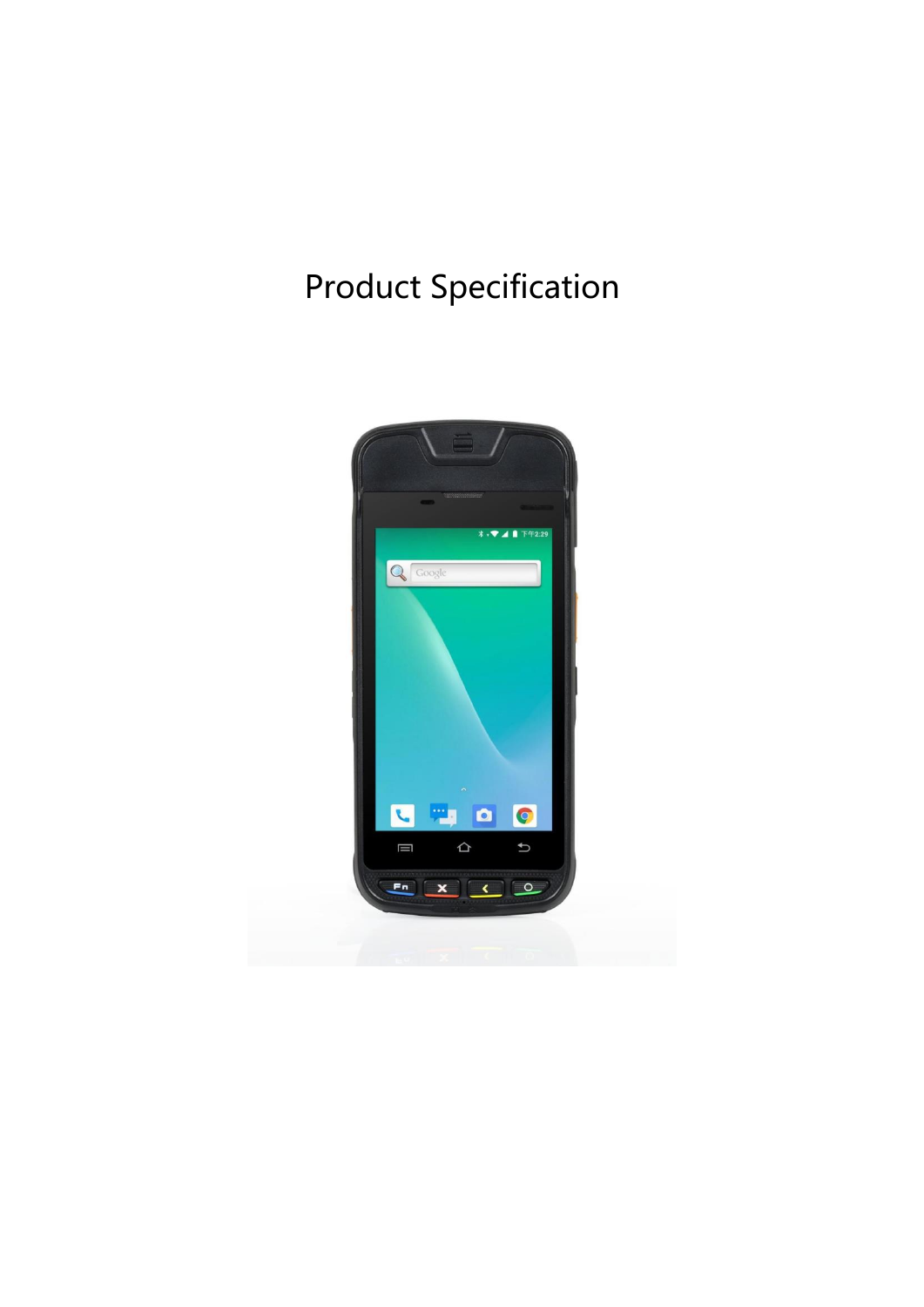|                 | Model                | <b>MP-300 Pro</b>                                                                  |  |
|-----------------|----------------------|------------------------------------------------------------------------------------|--|
|                 | <b>OS</b>            | Android 8.1                                                                        |  |
| Perfor<br>mance | Processor            | Quad-core 1.1 GHz                                                                  |  |
|                 | Screen               | 5.0 inch color screen, 720×1280 pixel resolution                                   |  |
| Perfor          | Touch panel          | Hi-sensitivity capacitive, multiple touch, glove mode, moist screen,               |  |
| mance           |                      | passive stylus signature.                                                          |  |
|                 | Memory               | RAM: 1GB ROM: 8GB                                                                  |  |
|                 | Expansion.           | Micro SD card, up to 128GB                                                         |  |
|                 | Dimension            | 184mm×81mm×32mm (Max. 51mm)                                                        |  |
|                 | Weight               | 550g (include battery)                                                             |  |
|                 | <b>Buttons</b>       | Volume +/- key, power key, Function key (Fn), Clear key, Delete key,<br>Enter key. |  |
|                 | Camera               | 5M pixel                                                                           |  |
|                 | <b>IME</b>           | English, Chinese phoneticize, handwriting input, customer install.                 |  |
|                 | Barcode              | 1D/2D barcode decoder                                                              |  |
|                 | decode               | Can decode all international standards1D/2D barcode;                               |  |
|                 |                      | Can decode barcode displayed on screens and colored barcode;                       |  |
|                 |                      | Typical: 3.8V 5000mAh                                                              |  |
| <b>Basic</b>    | Main battery         | Working time: 8-10 hours (depends on user scenarios), support RTC.                 |  |
| spec            | Charging<br>time     | Less than 5 hours (Room temp.)                                                     |  |
|                 | Position<br>system   | High accuracy GPS, support A-GPS, Beidou and GLONASS.                              |  |
|                 | Fingerprint          | Fingerprint (Optional)                                                             |  |
|                 | ID module            | ID module (Optional)                                                               |  |
|                 | SIM slot type        | Standard SIM x 1、PSAM x 1、SIM/PSAM auto detect x 1                                 |  |
|                 | Peripheral           | Micro USB, DC Jack, 3.5mm earphone jack, POGO PIN                                  |  |
|                 | Voice                | Speaker, earpiece, earphones-with-microphone, BT earphone,<br>Beeper               |  |
|                 | Other<br>accessories | Power adaptor, USB cable, battery.                                                 |  |
|                 | Magnetic             | 1, 2, 3 tracks applicable, bidirectional swipe, IS07811/7812/7813                  |  |
|                 | stripe card          | standard                                                                           |  |
| Paymen<br>t     | IC card reader       | ISO/IEC 7816 standard, China bank union, PBOC LEVEL 1&2                            |  |
|                 |                      | certificated, EMV LEVEL 1&2 certificated.                                          |  |
|                 | Contactless<br>card  | ISO15693, ISO/IEC14443A&B, Mifare, Felica, NFC                                     |  |
|                 | Security             | China bank union (UPTS 2.0), PCI PTS certificated, commercial                      |  |
|                 | certification        | encryption codes.                                                                  |  |
| Data<br>commu   | Position<br>system   | High accuracy GPS, support A-GPS, Beidou, GLONASS                                  |  |
| nication        | <b>WIFI</b>          | IEEE 802.11b/g/n (2.4G WIFI)                                                       |  |

# **A. Product specification**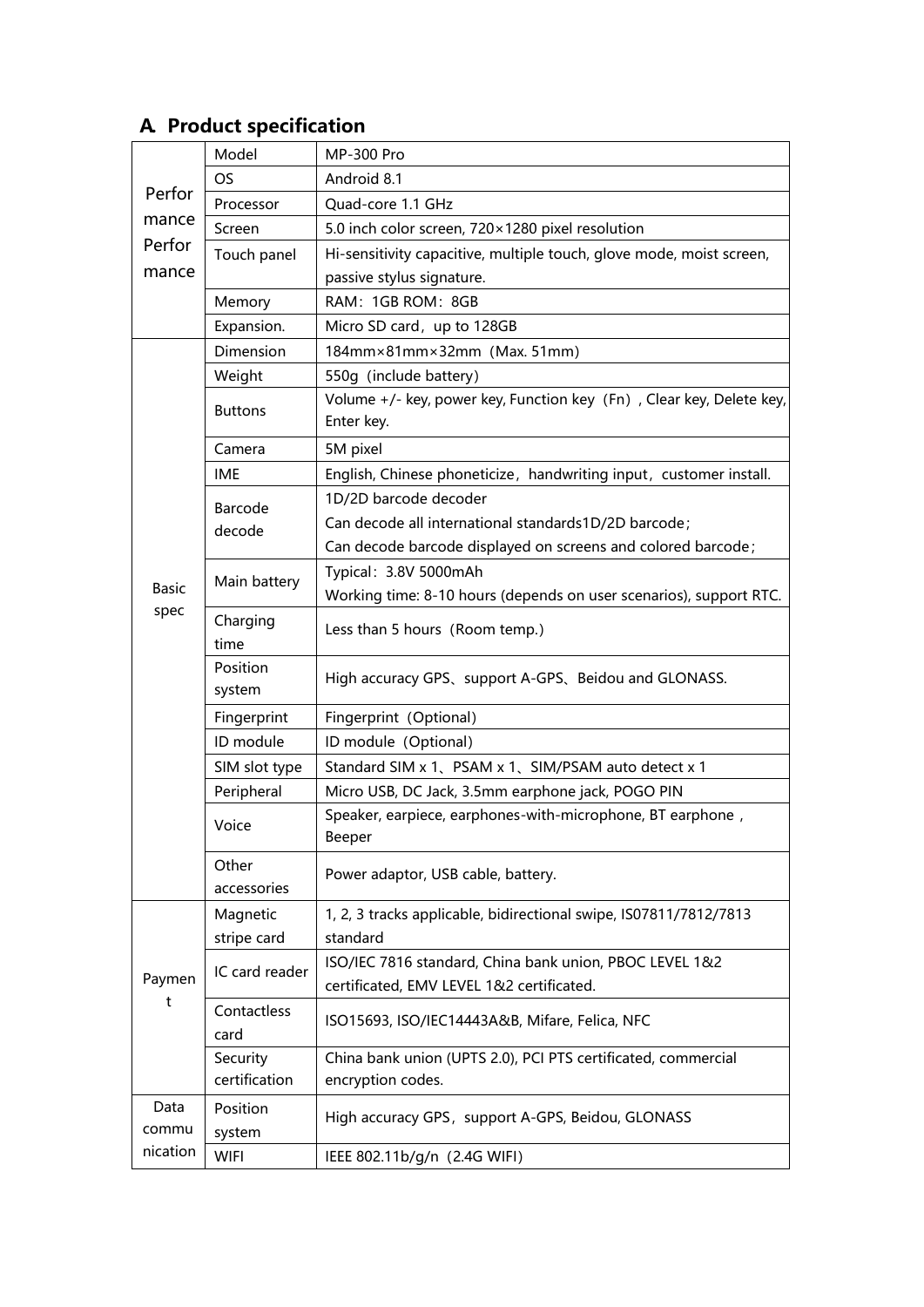|         | <b>WAN</b>             | 4G, 3G, 2G                         |  |
|---------|------------------------|------------------------------------|--|
|         | <b>Bluetooth</b>       | $BT 4.1 + BR/EDR + BLE$            |  |
|         | Working<br>temperature | $-10^{\circ}$ C ~ 50 $^{\circ}$ C  |  |
| Environ | Storage<br>temperature | $-20^{\circ}$ C ~ 70 $^{\circ}$ C  |  |
| mental  | Humidity               | 5%RH~95%RH (No condensation)       |  |
|         | Drop<br>resistance     | 1.2 M free drops                   |  |
|         | Tumble                 | 1 M tumble, 100 cycles (200 drops) |  |
|         | <b>ESD</b>             | Air±15KV, Contact±8KV              |  |

# **B. Scanner engine**

| Engine           | <b>Standard 2D</b>                                                                                                                                                                                                                                                                                                                                                                                                                                                                                                                                                                                                            |
|------------------|-------------------------------------------------------------------------------------------------------------------------------------------------------------------------------------------------------------------------------------------------------------------------------------------------------------------------------------------------------------------------------------------------------------------------------------------------------------------------------------------------------------------------------------------------------------------------------------------------------------------------------|
| Rotate angle     | $360^\circ$                                                                                                                                                                                                                                                                                                                                                                                                                                                                                                                                                                                                                   |
| Skew Tolerance:  | $±60^{\circ}$                                                                                                                                                                                                                                                                                                                                                                                                                                                                                                                                                                                                                 |
| Pitch Tolerance: | $±60^{\circ}$                                                                                                                                                                                                                                                                                                                                                                                                                                                                                                                                                                                                                 |
| Support code     | UPC/EAN , Bookland EAN , UCC Coupon Code, ISSN EAN, Code<br>128, GS1-128, ISBT 128, Code 39, Trioptic Code 39, Code 32, Code 93, Code<br>11, Interleaved 2 of 5, Discrete 2 of 5, Codabar, MSI, Chinese 2 of 5, Korean 3<br>of 5 , Matrix 2 of 5 , Inverse 1D , GS1 DataBar , Composite<br>Codes, PDF417, MicroPDF417, DataMatrix, Data Matrix Inverse, Maxicode, QR<br>Code, MicroQR, QR Inverse, Aztec, Aztec Inverse, Han Xin, Han Xin Inverse,<br>Postal Codes, US Postnet, US Planet, UK Postal, Japan Postal, Australian<br>Postal, Netherlands KIX Code, USPS 4CB/One Code/Intelligent Mail, UPU<br><b>FICS Postal</b> |

# **C. Camera**

| Camera type | Rear camera                     |
|-------------|---------------------------------|
| Function    | Flashlight, AF, video recording |
| Resolution  | 5M pixel                        |

#### **D. RFID(HF)**

| <b>RFID</b>      | Read/Write (HF)                                                                                                              |
|------------------|------------------------------------------------------------------------------------------------------------------------------|
| Support tag type | ISO15693, ISO14443A/B, MIFARE: Mifare S50, Mifare S70,<br>Mifare<br>UltraLight, Mifare Pro, Mifare Desfire etc., FeliCa, NFC |
| Frequency        | 13.56MHz                                                                                                                     |
| Distance         | 0~6 cm (ISO15693), 0-4 cm(ISO14443A/B)                                                                                       |

# **E. ID module(Optional)**

| <b>ID</b> card | Description |
|----------------|-------------|
|                |             |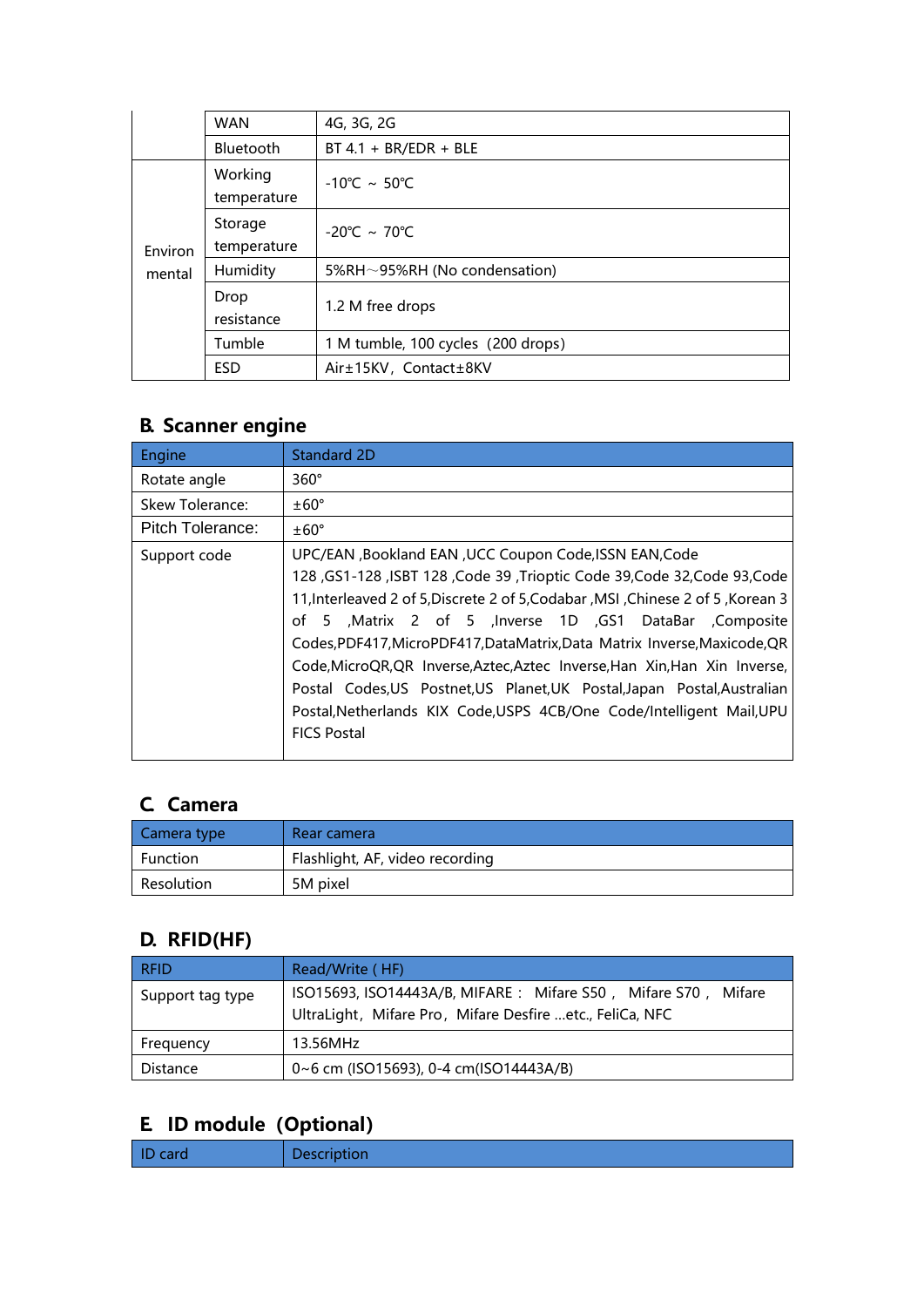| Baud rate                          | 106kbps               |
|------------------------------------|-----------------------|
| Maximum<br>reading 1cm<br>distance |                       |
| Power input                        | 5V/250mA              |
| Protocol                           | ISO-14443- B protocol |

# **F. Fingerprint module(Optional)**

| Fingerprint |         | <b>Fingerprint security</b> |
|-------------|---------|-----------------------------|
| Frame rate  |         | 12 fps                      |
| Resolution  |         | 256*360 pixels              |
| Scanned     | picture | 13mm*18.3mm(W*H)            |
| size        |         |                             |

# **G. Position system**

| position system | Parameter                                                         |
|-----------------|-------------------------------------------------------------------|
| System type     | GPS, A-GPS, Beidou, GLONASS                                       |
| Frequency       | GPS:L1(1.575GHz C/A code), 北斗: B1(1.561GHz), GLONASS:L1(1.602GHZ) |
| Cold start      | Less than 40 sec.                                                 |
| Max channel     | 31 channel                                                        |
| Sensitivity     | $-130dB$ (SNR 40dBHz)                                             |
| Accuracy        | 5-10M (Open site)                                                 |

# **H. WLAN**

| Wifi      | <b>WLAN</b>                                             |
|-----------|---------------------------------------------------------|
| Protocol  | IEEE 802.11b/g/n (2.4G WIFI)                            |
| Frequency | 2.4G                                                    |
| Channel   | CH1-CH13, depends on region.                            |
| Security  | EAP-TLS, EAP-TTLS, EAP-FAST, LEAP, PEAP-MSCHAPv2,       |
|           | PEAP-TLS, PEAP-GTC, PWD, SIM, AKA                       |
|           | Encryption: WEP, WPA/WPA2-PSK, WAPI certified, WAPI-PSK |
| Roaming   | 802.11r fast roaming                                    |

## **I. WAN**

| WAN       | Parameter |                                                                                                        |
|-----------|-----------|--------------------------------------------------------------------------------------------------------|
|           | 4G        | TD-LTE(B34/B38/B39/B40/B41)<br>FDD-LTE(B1/B2/B3/B4/B5/B7/B8/B12/B17/B19/<br>B20/B25/B26/B28A/B28B/B66) |
| Worldwide | 3G        | WCDMA(B1/B2/B4/B5/B8)<br>CDMA2000 1x EV-DO Rev.A BC0                                                   |
|           | 2G        | CDMA 1x<br>GSM/EDGE/GPRS(850/900/1800/1900)                                                            |